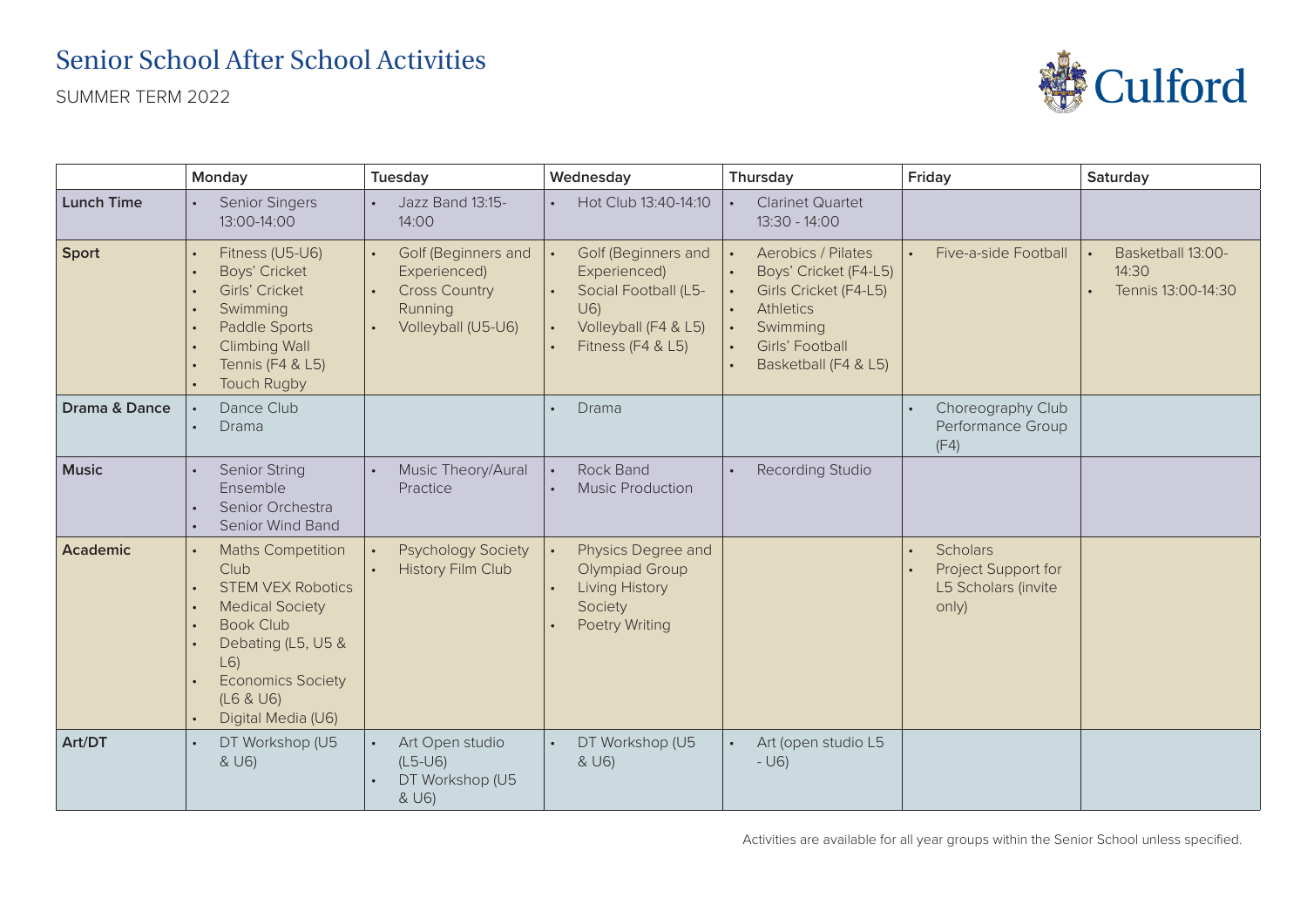|                                          | Monday                                                                                                                                                                                                                           | Tuesday                                                                                                                                                                  | Wednesday                                                                                                                                                                                                                                                                                                                                                                                              | Thursday                                                                           | Friday                                                                                                                                                                                   | Saturday |
|------------------------------------------|----------------------------------------------------------------------------------------------------------------------------------------------------------------------------------------------------------------------------------|--------------------------------------------------------------------------------------------------------------------------------------------------------------------------|--------------------------------------------------------------------------------------------------------------------------------------------------------------------------------------------------------------------------------------------------------------------------------------------------------------------------------------------------------------------------------------------------------|------------------------------------------------------------------------------------|------------------------------------------------------------------------------------------------------------------------------------------------------------------------------------------|----------|
| <b>Recreational</b><br><b>Activities</b> | Horse Riding*<br>Archery<br>$\bullet$<br>Journalling &<br>Scrapbooking                                                                                                                                                           | CCF (F4<br>Compulsory)<br><b>Board Games</b>                                                                                                                             | Duke of Edinburgh's<br>Award (Bronze)<br>Duke of Edinburgh's<br>Award (Silver)<br>Duke of Edinburgh's<br>Award (Gold)<br>Warhammer Club<br>Knitting (F4 & L5)<br>Malawi (L6 & U6)                                                                                                                                                                                                                      | Duke of Edinburgh's<br><b>Award Catch Up</b><br><b>Bike Maintenance</b><br>Skills* | PADI Scuba<br>Training* (invitation<br>only)<br><b>Podcast Committee</b><br>Warhammer Club<br><b>Board Games</b><br>Duke of Edinburgh's<br>Award Gold and<br>Silver Volunteering<br>(L6) |          |
| <b>Academic</b><br><b>Support</b>        | <b>EAL Listening</b><br>History<br>Geography A Level<br>Revision<br>Spanish<br>French<br>PE Athletics Filming<br>$\bullet$<br>Physics (U6 priority)<br>$\bullet$<br><b>PRE</b><br>Applied Science &<br><b>Coursework Support</b> | Chemistry (L6 & U6)<br>English<br>Geography A Level<br>(U6)<br><b>Business Studies /</b><br>Economics<br>A Level English /<br>Higher Level English<br><b>GCSE Clinic</b> | Art (textiles)<br>A Level & GCSE<br>Biology<br><b>Digital Media</b><br>Coursework (L6 &<br>U6)<br>English<br><b>Business Studies /</b><br>Economics<br>Chemistry (F4-U5)<br><b>EAL Speaking</b><br>PE Academic (U5 &<br>U(6)<br>Maths<br>Psychology<br><b>English Writing</b><br>Bootcamp (U5)<br><b>IGCSE Grammar</b><br><b>GCSE Geography</b><br>Stretch (U5)<br>Physics (U5 priority)<br><b>PRE</b> |                                                                                    |                                                                                                                                                                                          |          |
| <b>Additional</b><br>Support             | Learning<br>Development<br>Supervised<br>Independent Study                                                                                                                                                                       | Learning<br>Development<br>Supervised<br>Independent Study                                                                                                               | Learning<br>Development<br>Supervised<br>Independent Study                                                                                                                                                                                                                                                                                                                                             | Supervised<br>Independent Study                                                    | Learning<br>Development<br>Supervised<br>Independent Study                                                                                                                               |          |